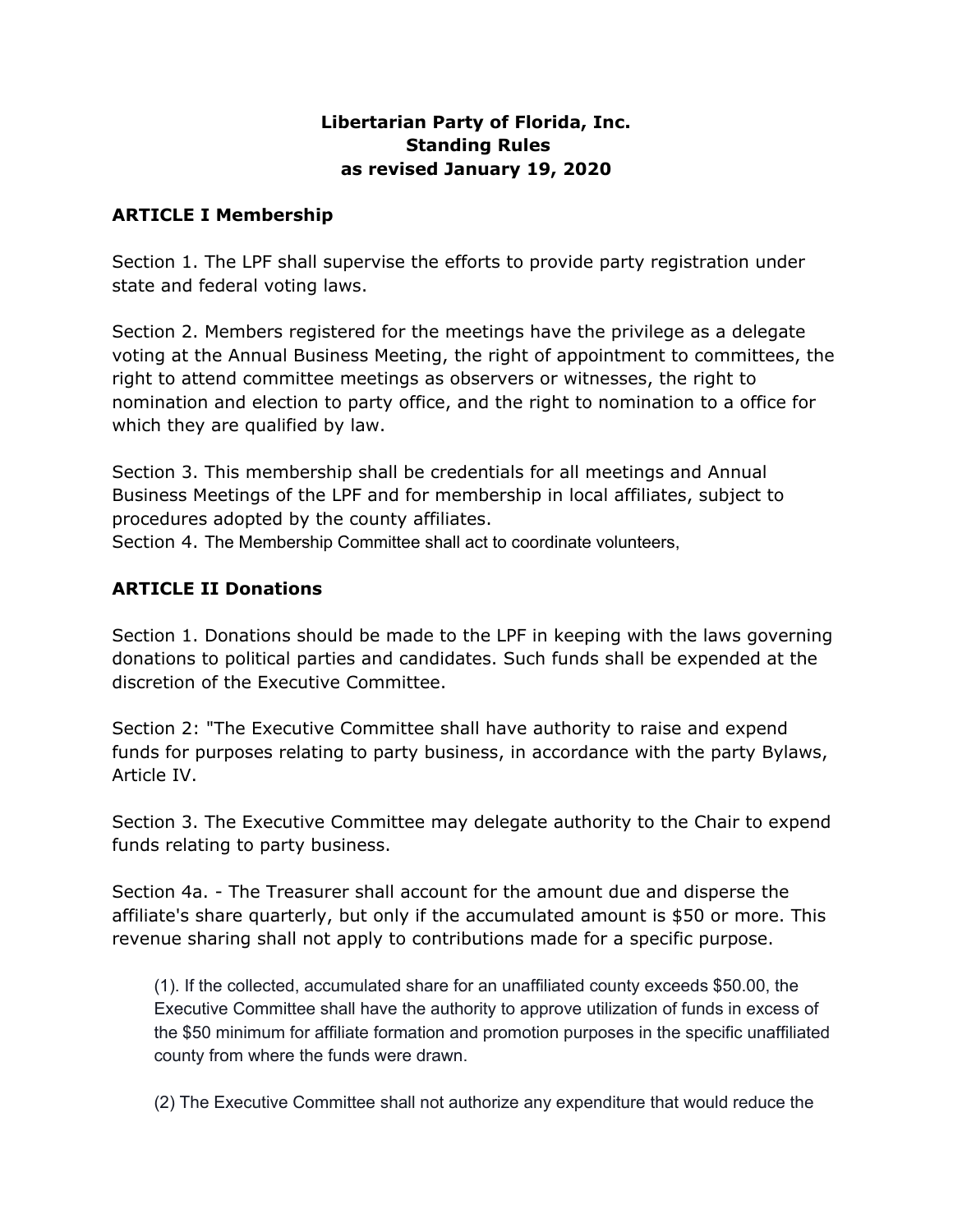collected, accumulated unaffiliated county funds below \$50.00 for any specific county.

Section 5 - The chair of the LPF-EC is authorized to spend, at the chairs sole discretion, up to \$100 per month without prior approval for any LPF business need. The chair shall be required to account and report with proper documentation including at a minimum of receipts all expenditures to the entire LPF-EC, for all expenses at the first business meeting after the prior month for such expenditures in that prior month.

The chair may submit proper documentation for reimbursement to the treasurer for such expenses if the chair makes payments from personal funds. Such reimbursements shall also be reported as any other expense.

In no event shall the chair spend more than \$200 before a report is made to the LPF-EC.

The money not spent in prior months shall not be added to subsequent months.

## **ARTICLE III County Affiliates**

Section 1. Any county may call an organizational meeting to affiliate with the LPF.

Section 2. The Constitution and Bylaws of the LPF must be approved by a majority vote.

Section 3. An application for affiliation must be signed by the elected officers and filed with the LPF Secretary.

Section 4. Any additional Bylaws or Standing Rules adopted by the county affiliate may be filed with the LPF Secretary.

Section 5. To continue affiliation, prior to April 1 of each year, County Affiliates are required to send to the LPF Secretary a current list of officers with their title, mail address, email address, phone number, and a copy of the annual audit required by their local county elections office.

Section 6. No county affiliate shall endorse a candidate for statewide office who has opposition by a candidate endorsed or nominated by the LPF.

Section 7. The county affiliate may petition the LPF or its officers or committees on any political matter.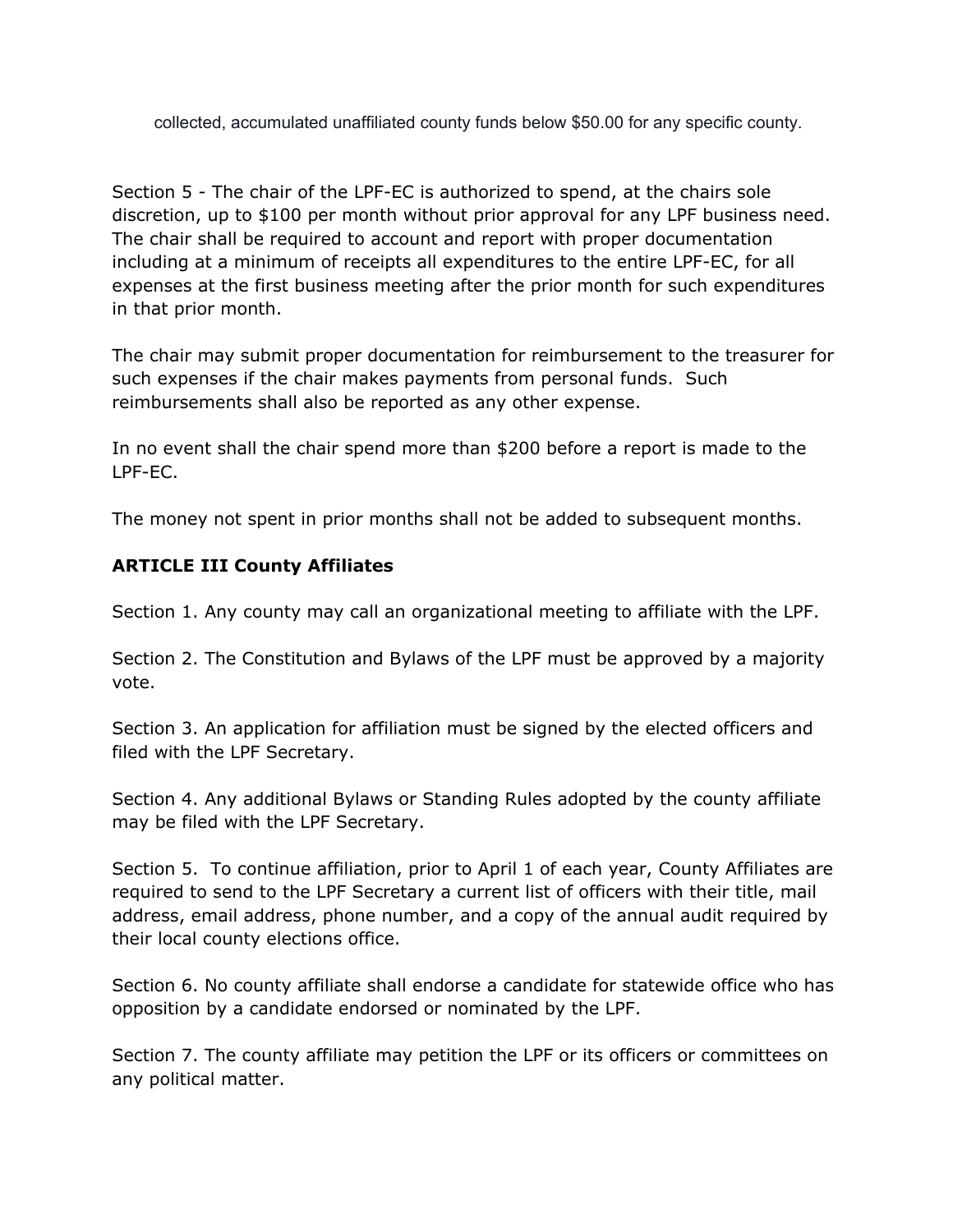Section 8. The LPF will recognize only one affiliate per county.

Section 9. (A.) All affiliates shall deposit any check(s) or monies once received from the LPF within 25 days. Any check(s) or monies not deposited in this time frame shall be subject to cancellation at the discretion of the LPF treasurer. Upon official cancellation of said check(s) and notification by email or letter to the affiliate, the LPF shall have no duty to resend the same check(s).

(B.) It shall be the duty of the treasurer or the deputy treasurer and the representative of the region the affiliate in question is located in, to verify that a check was received and when, lso, to verify what or if any action was taken within the 25 day time frame. If there is no Representative for the region which the given affiliate is located, before or during the 25 day time frame, the treasurer may ask an At Large Director to assist in the verification process.

(C.) This Standing Rule should go into effect immediately in 2016 and have no expiration date. Nothing here shall prevent a future Executive Committee and/or the delegates at the The Annual Meeting from voting to modify or rescind this rule.

### **ARTICLE IV Election of Officers, Directors, Candidates**

Section 1.

All persons seeking party office, delegates to the national convention and nominees for the LPF slate of presidential electors must affirm the Non-aggression Principle, and must be verifiably registered Libertarian Party of Florida with the Florida Division of Elections. 1

### Section 2.<sup>2</sup>

a) All candidates for public office who seek to address the delegation at the annual business meeting must notify the secretary of their intention to run by e-mail or in writing no later than 45 days prior to the annual business meeting.

b) All Persons seeking party office who plan not to attend the annual business meeting must notify the secretary of their intention to run by e-mail or in writing no later than 14 days prior to the annual business meeting to be credentialed.

c) Persons seeking party office and intending to attend the annual business meeting should notify the secretary of their intention to run by e-mail or in writing at least 14 days prior to the annual business meeting to document their intent to serve in case of their unexpected absence at the time of their nomination.

d) Timely submission of the annual business meeting registration form, which shall include notice of nomination(s) sought shall suffice to convey intent.

e) Nominee eligibility and intent to serve is established by attending nominee's presentation of their delegate credentials, their name listed either on the

<sup>1</sup> Amended at LPF EC Monthly Meeting January 19, 2020 **Motion 610**

<sup>2</sup> Amended at LPF EC Monthly Meeting January 19, 2020 **Motion 610**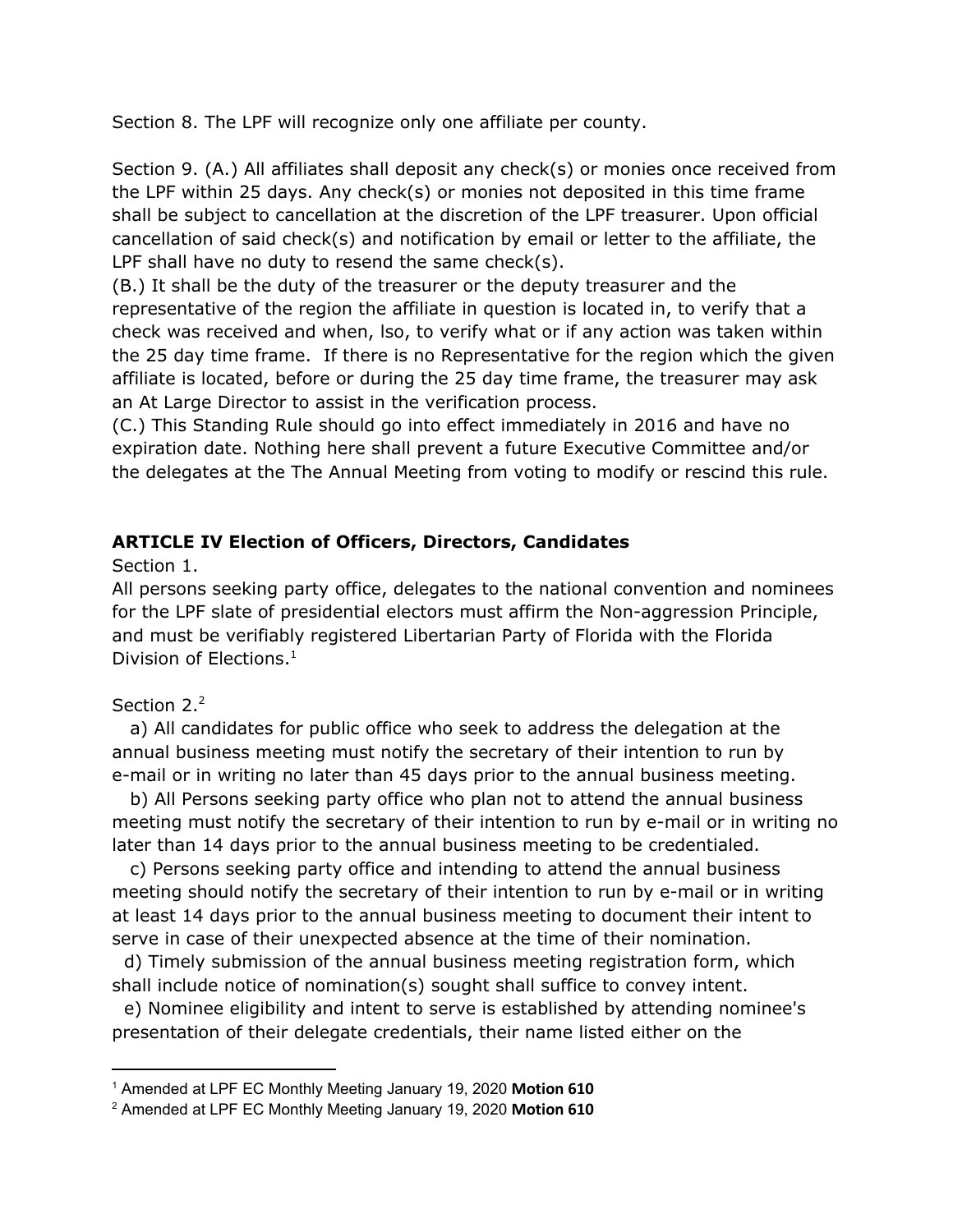secretary's list of credentialed candidates for party office, or the secretary's list of credentialed delegates in conjunction with an expression of intent as described in this section.

### Section 3.

Delegates and Alternates to the National Convention of the Libertarian Party not otherwise elected at an LPF State Convention shall be approved by the LPF Chair and the LPF Secretary to be credentialed as delegates and alternates. Members of the LPF EC may be credentialed as ex officio delegates at any time. All delegates and alternates must be registered to vote as Libertarians in Florida and be members of the LPF.

### Section 4.

Notice of all party meetings shall be provided and include the time, date, and place (or telephone conference number, internet URL, and login information where applicable) at least fourteen (14) days prior to the meeting date. Notice of meetings, including the above referenced information, shall be published on the official Libertarian Party of Florida website at https://www.lpf.org/events/ at least fourteen (14) days prior to the meeting date.<sup>3</sup>

### Section 5.

In a presidential election year, the Executive Committee shall nominate presidential electors equal to the total number of U.S. Representatives and Senators in the State of Florida. The list of presidential elector nominees shall be presented to the Governor prior to September 1st, or as required by law.

## Section 6.

All committee seats apportioned to Florida by the Libertarian National Committee shall be filled by current LPF registered voters who are Members of the Florida Libertarian Party and who are also members of the National Party with appointment by the state chair and confirmation by the state executive committee. Appointees may be recalled by a two-thirds vote of the full state executive committee.<sup>4</sup>

Section 7. In a presidential election year, the Executive Committee shall nominate presidential electors equal to the total number of U.S. Representatives and Senators in the State of Florida. The list of presidential elector nominees shall be presented to the Governor prior to September 1st, or as required by law. Section 8. All committee seats apportioned to Florida by the Libertarian National Committee shall be filled by current LPF registered voters who are Members of the

<sup>3</sup> Amended at LPF EC Monthly Meeting January 19, 2020 **Motion 610**

<sup>4</sup> Amended at LPF EC Monthly Meeting January 19, 2020 **Motion 610**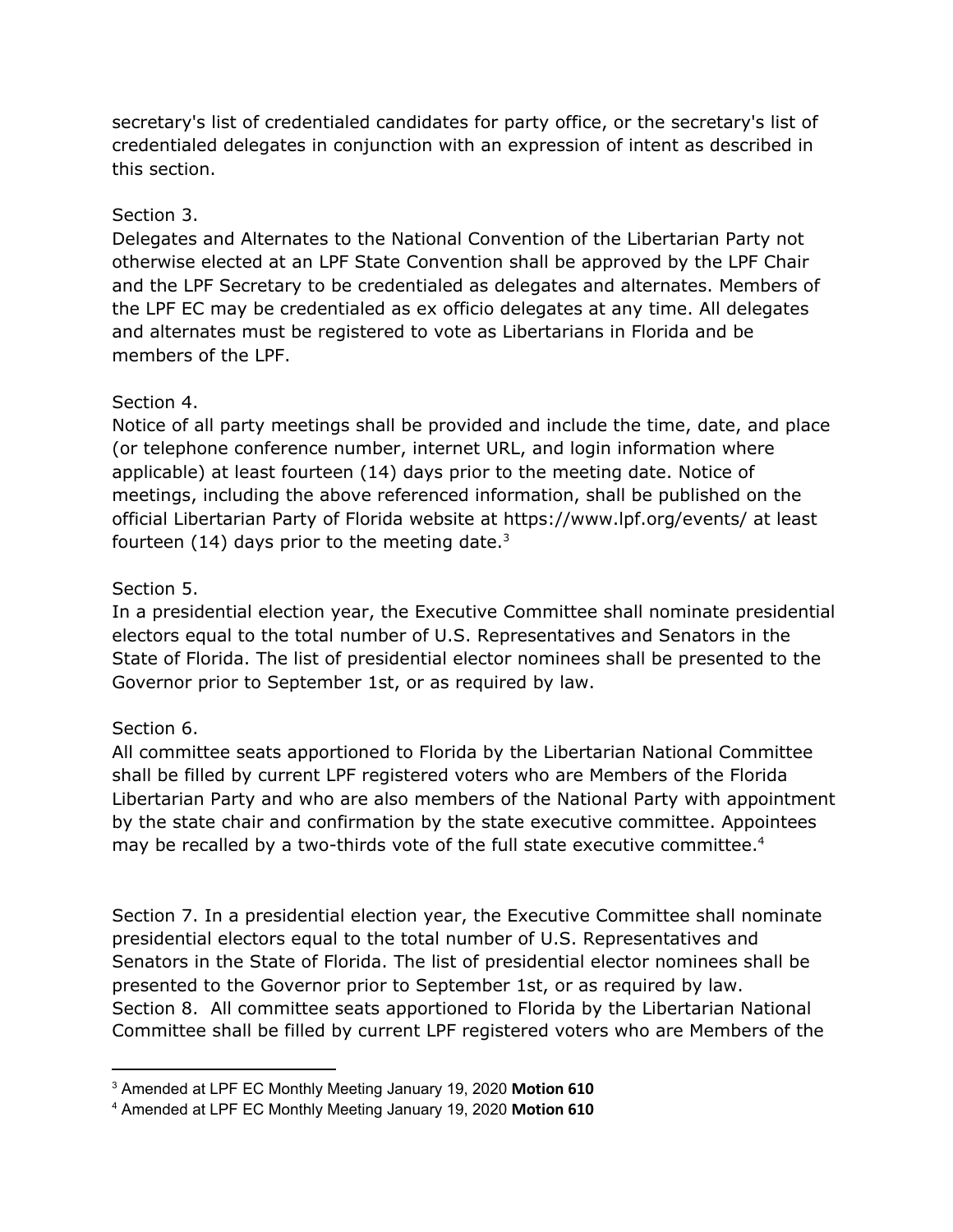Florida Libertarian Party and who are also members of the National Party with appointment by the state chair and confirmation by the state executive committee. Appointees may be recalled by majority vote of the full state executive committee.

## **ARTICLE V Executive Committee Meetings**

Section 1. The Executive Committee shall meet at such time and place as directed by the Chairperson, or at the written request of one-third or more of the Executive Committee, or by the written request of a county affiliate. Notice shall be given in such manner to insure a quorum.

Section 2. The Executive Committee may without meeting, conduct business by communication, voting on questions put to them by or with the approval of the chairperson. Such vote shall be kept by the Secretary until the next meeting and then such vote shall be incorporated in the minutes. A majority vote of the committee shall prevail. If a majority of affirmative votes is not recorded within fifteen (15) days, the question will have failed to pass. (Amended by the Executive Committee, 7-10-93)

Section 3. Per state law, proxy voting shall be allowed, provided an executive committee member's written (email permitted) notice of proxy is received by both the secretary and the chair no later than 24 hours prior to each meeting. The secretary will announce all proxies during the initial roll call of members at each meeting. The presence of the member at a meeting will invalidate that member's proxy. A valid proxy shall count as attendance for purposes of establishing a quorum. Only executive committee members in good standing may serve as proxies and no member may serve as proxy for more than one other member. Members may vote on specific questions in absentia by written notice. Participating in meetings via telephony and other electronic means is allowed.

Section 4. The Executive Committee, after review with the affiliate concerned, may, by a two thirds vote, suspend the affiliation of a county party, a member of the party, or an officer or director of the Executive Committee.

Section 5. The immediate past Chairperson shall serve on the Executive Committee and be entitled to all due notices, but shall not have the right to vote unless entitled to vote because of election to another Executive committee position. (Amended by the Executive Committee, 7-10-93)

Section 6. Non-attendance of executive committee members shall be handled as described in this section.

A) A member shall be deemed to be in non-attendance if, at a regularly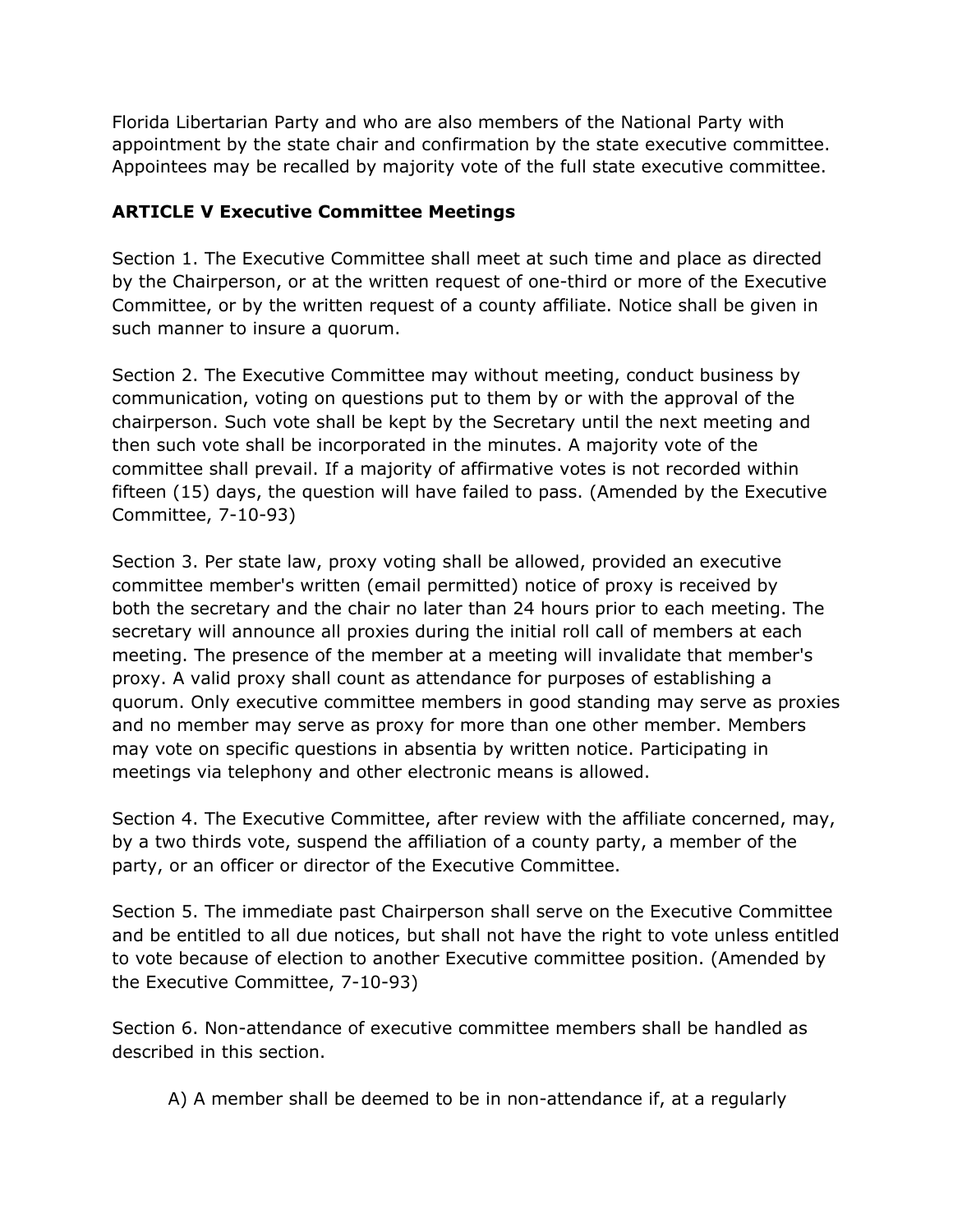scheduled Executive Committee meeting, the member fails to respond during roll call, or having missed roll call, fails to announce his or her presence before the meeting is adjourned.

B) A members non-attendance may be excused, and thus not counted for purposes of part A of this section by declaration of the chair.

C) When a member reaches the proscribed terms to be construed as resigned that resignation shall be accepted only upon successful motion to accept that resignation made by any member of the Executive Committee. Any such resigned member shall be removed from the Executive Committee without prejudice to future appointment or election to the Executive Committee.

D) The secretary shall maintain and make available attendance records of all Executive Committee members.

E) Members are required to announce if they are leaving early. Failure to do so will be considered an absence.

F) Excepting excusals as provided for in statute, no more than two absences

by any Executive Committee member may be considered excused in any consecutive 12 month period.

5

Section 7. Upon suspension of an officer of the party or a member of the executive committee, the officer or member may appeal the suspension in writing within 30 days. If no appeal is made by the suspended officer or member, they shall be removed from office upon expiration of the 30-day appeal period. If an appeal is made, the executive committee shall review the appeal and vote upon removal at the next regularly scheduled executive committee meeting. A 2/3 majority vote for will be required to remove the suspended officer or member. Should the vote fail, the suspension will be lifted.

Section 8. After 3 contiguous months of gross income over \$5000. before the start of each Executive Committee meeting, The Treasurer shall provide in writing the most current balance sheet, statement of operations, and statement of cash flows, either physically for in person meetings, or electronically for all other regularly scheduled meetings. The Treasurer shall in addition provide a report that reconciles all financial data reported to any state or federal entity with the same financial statements provided above.

# **ARTICLE VI Convention Rules**

Section 1. A minority report may be made by two members or 10% of the committee on any plank of the platform or changes under the Rules Committee. There shall be a limit of two minority reports on any one of the items. The highest number of votes shall determine the rank of the reports.

<sup>5</sup> Amended at Annual Business Meeting May 4 and 5, 2019 Unnumbered Motion in Old Business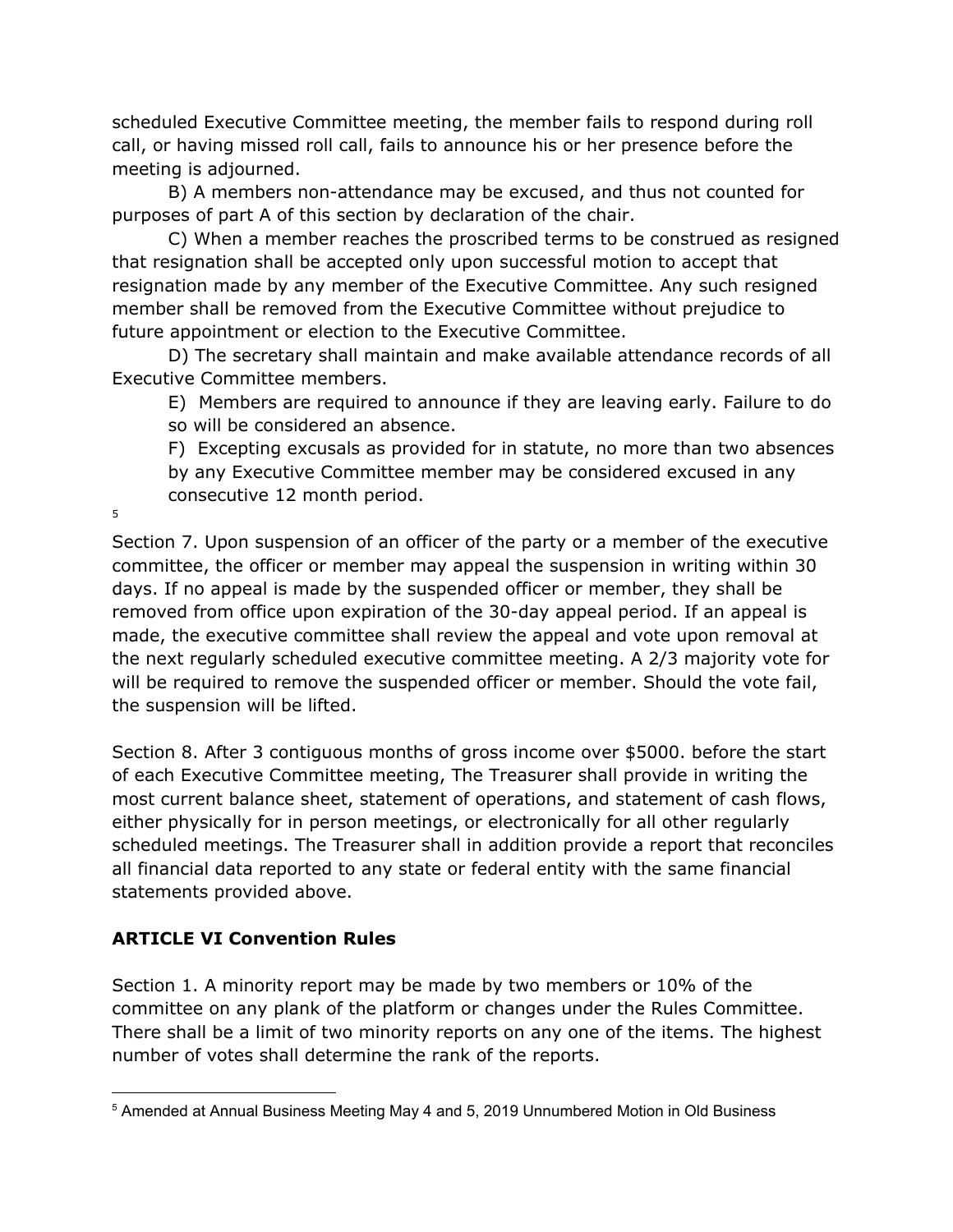Section 2. The Chairperson of the committee shall decide the order of business and the appearance of persons before the committee.

### **ARTICLE VII Statement of Principles, Platform & Policy**

Section 1. The Statement of Principles of the party and Platform of the Libertarian Party may be ratified by the LPF.

Section 2. A supplement party platform for Florida politics may be presented to any annual convention.

Section 3. The LPF may adopt resolutions to present to the National Libertarian Party convention.

Section 4. The affiliates reserve the right to adopt local platforms.

Section 5. A vote of two-thirds of the general membership shall be required to veto the Statement of Principles and subject the LPF to suspension from the National Party.

Section 6. A vote of two-thirds of the general membership shall be required before the LPF will not actively support the National platform or candidate.

### **ARTICLE VIII Spokesmanship**

Section 1. The Chairperson shall speak for and at the direction of the Executive Committee and the Party.

Section 2. Persons speaking for the LPF shall have the express approval of the Chairperson or reserve their comments to personal comments.

**ARTICLE IX Proprietary Use of 'LPF'** (Entire Article added at NOV 2007 Executive Committee Meeting)

Section 1. In recognition of the fact that the label "LPF" is frequently used to refer to the Libertarian Party of Florida, the members of the the LPF should adhere to the following guidelines:

A. Any website, discussion forum, email list server, or other similar entity, including, but not limited to, Yahoo groups and Google groups (hereinafter "web entities") that use the label "LPF" in its name shall be owned and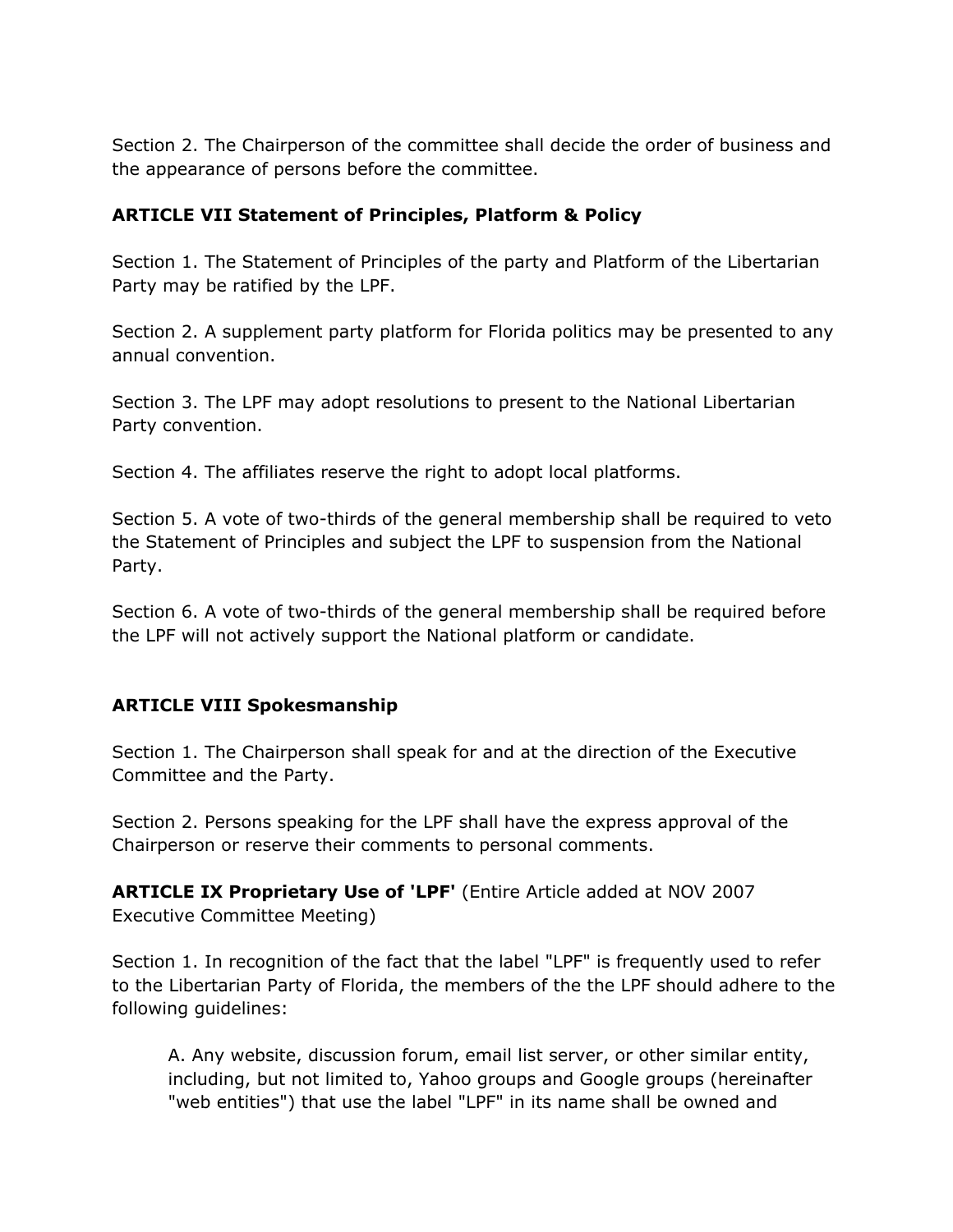operated only by current members of the Executive Committee of the Libertarian Party of Florida and its recognized affiliates;

B. Each web entity shall be owned, when practicable, by three current members of the Executive Committee of the Libertarian Party of Florida, one of which shall include the current Chair of the Libertarian Party of Florida, and, if the web entity is limited in scope to a county where an affiliate is recognized, the Chair of the local affiliate of the Libertarian Party of Florida;

C. If ownership cannot be practically shared due to the nature of the web entity, the Chair of the Libertarian Party of Florida, and, if applicable, the Chair of any local affiliate, shall be moderators of the web entity;

D. If the conditions of b. and c. cannot be satisfied, the operator or owner of the web entity shall seek the written authorization of the Chair of the Libertarian Party of Florida, and, if applicable, the Chair of any local affiliate to create or continue operating said web entity.

E. If any member operates a web entity that frequently includes discussion that references the LPF or could reasonably be mistaken by a member of the general public as authorized communication by the LPF, such member should cause to be included within the web entity a disclaimer similar to the following in form and meaning: "The contents of this site (group, etc.) are not authorized or approved by the the Libertarian Party of Florida or any of its affiliates.

Section 2. The LPF recognizes and respects the rights of others to use the label "LPF" to accurately refer to the Libertarian Party of Florida. The LPF also asserts its right to maintain control over any use of the label "LPF" that may cause confusion as to the source and authenticity of any content included in any web entity.

Section 3. The LPF, through the Chair, shall designate members to serve as owners and moderators of web entities. Said members will serve in such roles at the discretion of the Chair and may be removed from such position at any time by the Chair.

Section 4. The owners of any web entity shall have the authority to terminate said entity, but shall take all reasonable action to preserve the contents and history of such web entity prior to its termination.

Section 5. The owners and moderators of any web entity should establish and publish policies consistent with the purposes of the web entity and consistently enforce said policies. Said enforcement should be at the discretion of the owners or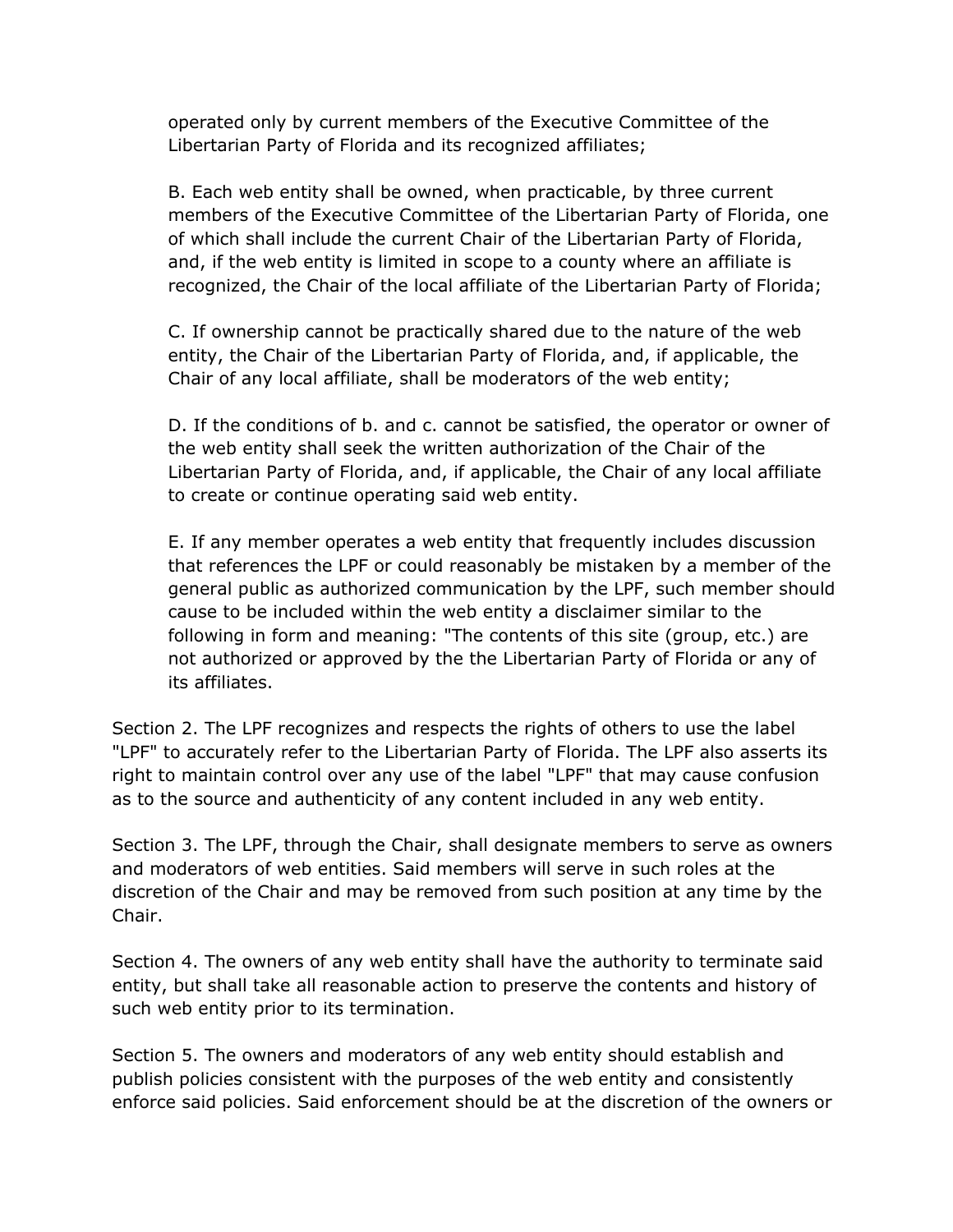moderators, subject to the authority of the Chair of the Libertarian Party of Florida to remove and change the owners or moderators of any web entity.

Section 6. All archives, document stores, electronic data, etc. that were created by, at the direction of, or authorized by the LPF remain its property and such archive or web entity should be owned and operated as directed in 1. However, the LPF expressly acknowledges the right of any person to compile and publish public information, so long as the compilation or publication cannot be reasonably mistaken as action taken by or authorized by the LPF.

# **ARTICLE X Annual Convention Agenda**

Section 1. The Executive Committee shall manage all conventions.

Section 2. Any members may request the Executive Committee to include on the agenda any item. Such request shall be in writing to the Chairperson thirty (30) days prior to the convention, or within seven (7) days following the announced date and place of the convention, whichever is closest to the convention date.

Section 3. The agenda must include all items required by the Bylaws and Standing Rules.

Section 4. The Rules Committee may establish and publish convention rules to supplement existing requirements and Standing Rules. The Chairperson may exercise this right unless one third of the delegates object.

# **ARTICLE XI Annual Convention**

Special meetings of the LPF may be called by the Executive Committee or by two (2) county affiliates, or by twenty-five percent (25%) of the county affiliates, whichever is the largest.

# **ARTICLE XII Annual Convention Delegates & Procedures**

Section 1. Motions to be offered in the business meetings should be reduced to writing, signed by the maker and seconded, and filed with the Secretary; , except for routine matters, agenda items, short wording, or with leave of the Chairperson to omit written motions.

Section 2. When called for by the agenda for the Annual Business Meeting, the delegates present shall caucus together for the LPF Region in which they are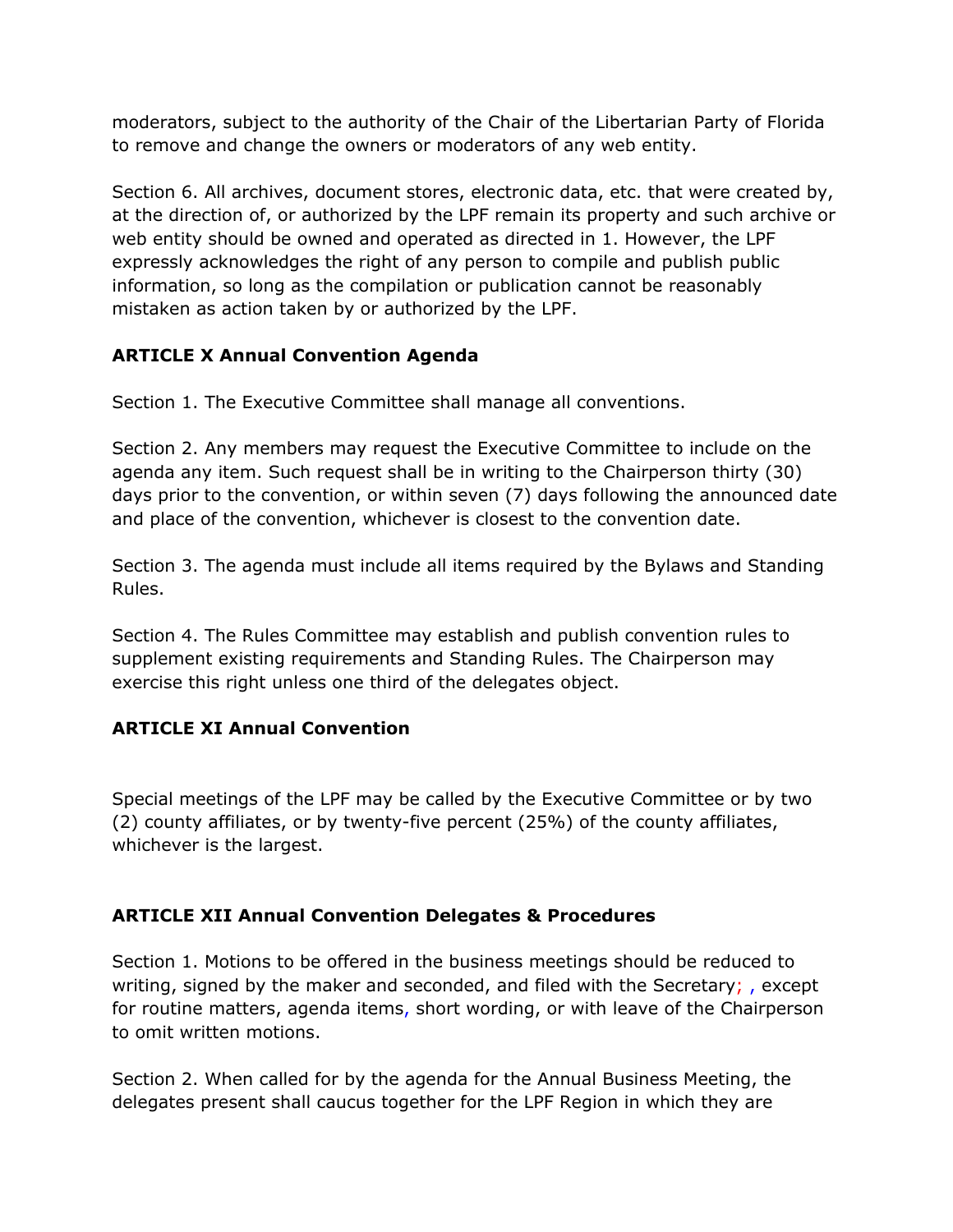registered to vote and shall elect its Regional Representative.

Section 3. The Annual Meeting Minutes (after approval by the Executive Committee) as well as any Committee reports to the Annual Meeting, including amendments to the Constitution and Bylaws, shall be made accessible to the membership in a digital format no less than 14 days prior to the next Annual Meeting.

## **ARTICLE XIII Political Candidates**

Section 1. The Libertarian Party of Florida may provide financial and logistical campaign support, and conduct campaign activities only for official Libertarian Candidates as defined by Article IX in the LPF Constitution. 6

Section 2. The Executive Committee shall be the sole authority to authorize contributions to political candidates from LPF party funds, formally to endorse statewide candidates for political office, and to approve LPF contractual agreements with candidate campaigns. Logistics support and any other non-financial assistance to candidates may be provided by committees or by Executive Committee members at their discretion in accordance with the Constitution, Bylaws, and Standing Rules. 7

Section 3. County executive committees may endorse, certify, screen, or otherwise recommend one or more official Libertarian candidates as defined in the LPF Constitution for party nomination for election by a majority vote of the county executive committee at any business meeting called with proper notice prior to the qualifying date(s) for the candidate(s) pursuant to the requirements of  $F.S.$ 103.121(4). 8

Section 4. The Executive Committee shall make party nominations for political office when required by law, such as to replace a candidate that withdrew after becoming the party nominee. The party nomination shall be decided by an election by the Executive Committee. Any Executive Committee member may nominate any LPF member who meets the criteria for an official Libertarian candidate, and "None of the Above" shall be an option for each election. The nominee receiving a majority vote at the business meeting shall become the party's nominee for the office. Should "None of the Above" receive a majority vote, the floor shall be opened again for nominations, and no previous nominee for this party nomination shall be nominated again. The Executive Committee shall continue these elections until it

<sup>6</sup> Amended at LPF EC Monthly Meeting January 19, 2020 **Motion 610**

<sup>7</sup> Amended at LPF EC Monthly Meeting January 19, 2020 **Motion 610**

<sup>8</sup> Amended at LPF EC Monthly Meeting January 19, 2020 **Motion 610**